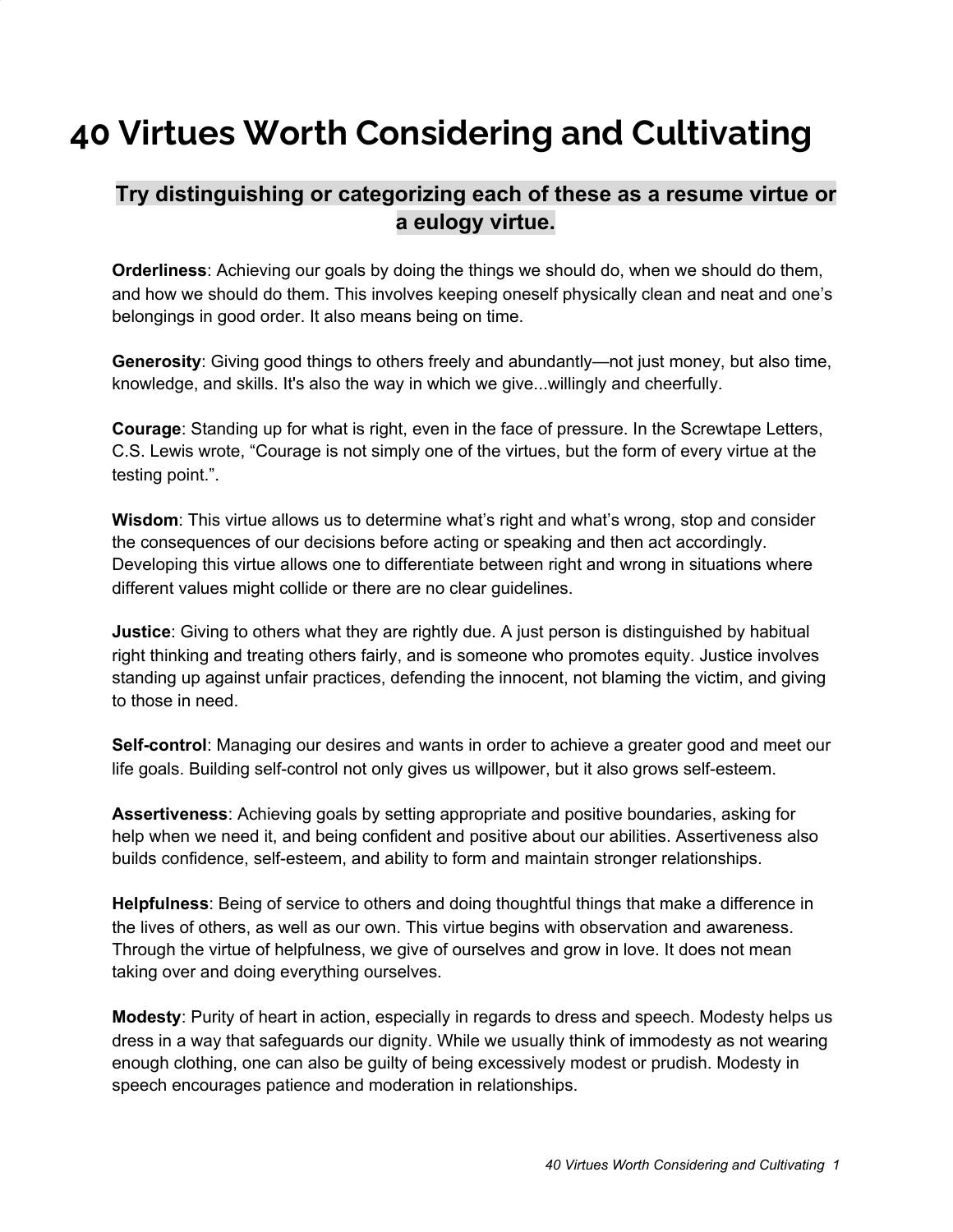**Peacefulness**: Having a sense of inner calm, no matter what is happening around us. It's about being satisfied and content wherever we are or whatever is happening around us, and being in harmony with our goals and desires. This virtue allows us to be calm and poised in the midst of our crazy-busy lives and the stress that comes with it.

**Service**: Being helpful to the entire family of humankind. This can also be called beneficence, which means helping the greater community for the common good. A well-rounded person is someone who gives of himself/herself and recognizes the needs of the greater community.

**Forgiveness**: Handling disobedience, poor choices, and disputes in a reasonable and consistent manner by not being too strict, but not being too lax either. Forgiveness isn't just saying sorry. It must be sincere and come from the heart. When we know how to forgive, we're able to let go of resentment and allow ourselves to heal.

**Purposefulness**: Having a clear vision, strong focus, and concentration on goals where we do one thing at a time without wasted thoughts or energy. Being purposeful means having a clear focus and a vision.

**Good Counsel**: Seeking advice from a reasonable person. This virtue enables us to know who we can trust to have our best interest at heart, as well as when to ask for help.

**Responsibility**: Fulfilling one's duties and accepting the consequences of one's words and actions—intentional and unintentional. The world needs more people who are willing to take personal responsibility for their thoughts, words, actions, and their associated consequences.

**Kindness**: Expressing genuine concern about the well-being of others--anticipating their needs. As parents, we want our children to thrive in kindness, no matter their age. Kindness helps infuse self-control, gratitude, and generosity.

**Honesty**: Sincerity, openness, and truthfulness in one's words and actions. Honesty helps foster strong, meaningful, and happy relationships throughout our lives. Much of the suffering in families, in relationships, and even in society is due to dishonesty. This virtue helps us resist the temptation of instant gratification and cutting corners for our own self-interest. It also helps us understand discretion.

**Respect**: Recognizing the worth and dignity of every single human person. The virtue of respect allows us to live in harmony with others. When we respect our parents, we respect authority figures like teachers, our bosses, and even our neighbors. Respect can mean admiration for a person's qualities or abilities as well as being courteous to or allowing others their rights. Respect can also mean a healthy regard for one's self.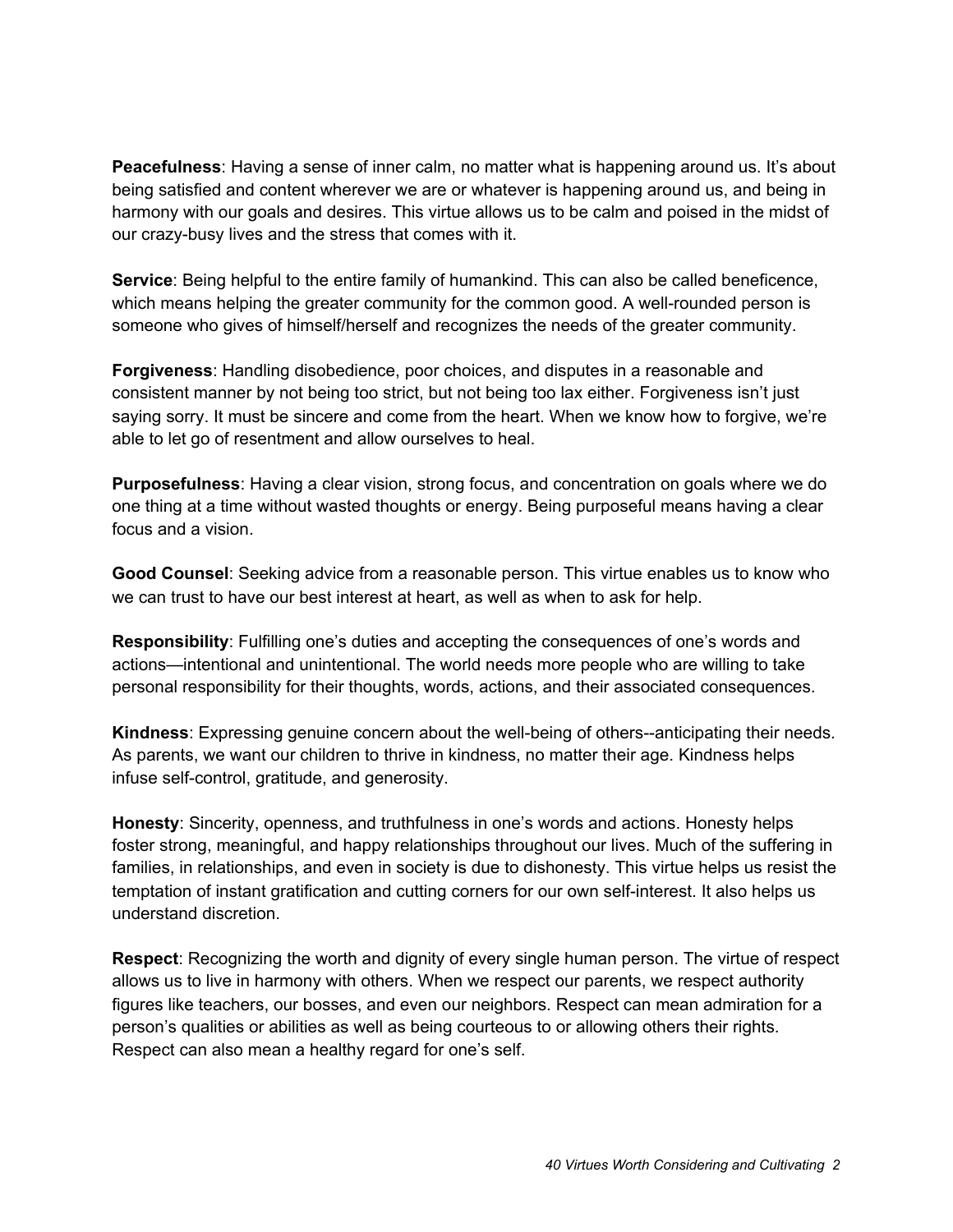**Tolerance**: Allowing other people to have their opinions about non-essential things and accepting the preferences and ideas that are different from ours without compromising our own beliefs.

**Perseverance**: Taking the steps necessary to carry out objectives in spite of difficulties. Developing this virtue helps us be successful in life--no matter our goals or obstacles we face. This virtue allows us to look adversity in the eye, overcome temptation to quit or be distracted, and continue giving 100 percent to achieve our goals.

**Good judgment**: Thinking rightly about a decision and making a sound decision. The virtue of good judgement is developed through experiences both good and bad, as well as reflection on those decisions.

**Gratitude**: Gratitude is also called thankfulness, but it's not the same thing as saying "thank you." It is having a thankful disposition of mind and heart. If we have gratitude, it can transform our entire outlook on life.

**Humility**: A humble person can be confident without being arrogant and maintain self-respect despite what others think. Humility is a virtue that helps kids be a better team player at school or in sports and own their mistakes. In the face of criticism, this virtue helps us fully consider what is being said instead of instantly defending ourselves.

**Obedience**: Assenting to rightful authority without hesitation or resistance. In today's world, individual freedom and thoughts are put above all else, and obeying authority is seen as weak and a threat to personal freedom. However, the virtue of obedience is what keeps society from disintegrating into chaos and teaches us how to shed our pride and ego and be more humble for the greater societal good.

**Patience**: Remaining calm and not becoming annoyed when dealing with problems or difficult people. This could also mean paying attention to something for a long time without becoming bored or losing interest.

**Leadership/Command:** Directly acting upon a sound decision. Instilling this virtue in ourselves will prevent us from saying cruel things and helps them use their words wisely rather than resorting to fighting. It will also help them be better leaders.

**Truthfulness**: Acting in a way that inspires confidence and trust. Being a person whom others cannot count on blocks powerful and effective relationships from being built. Being reliable is a virtue that will take us far in school, at work, and in our relationships.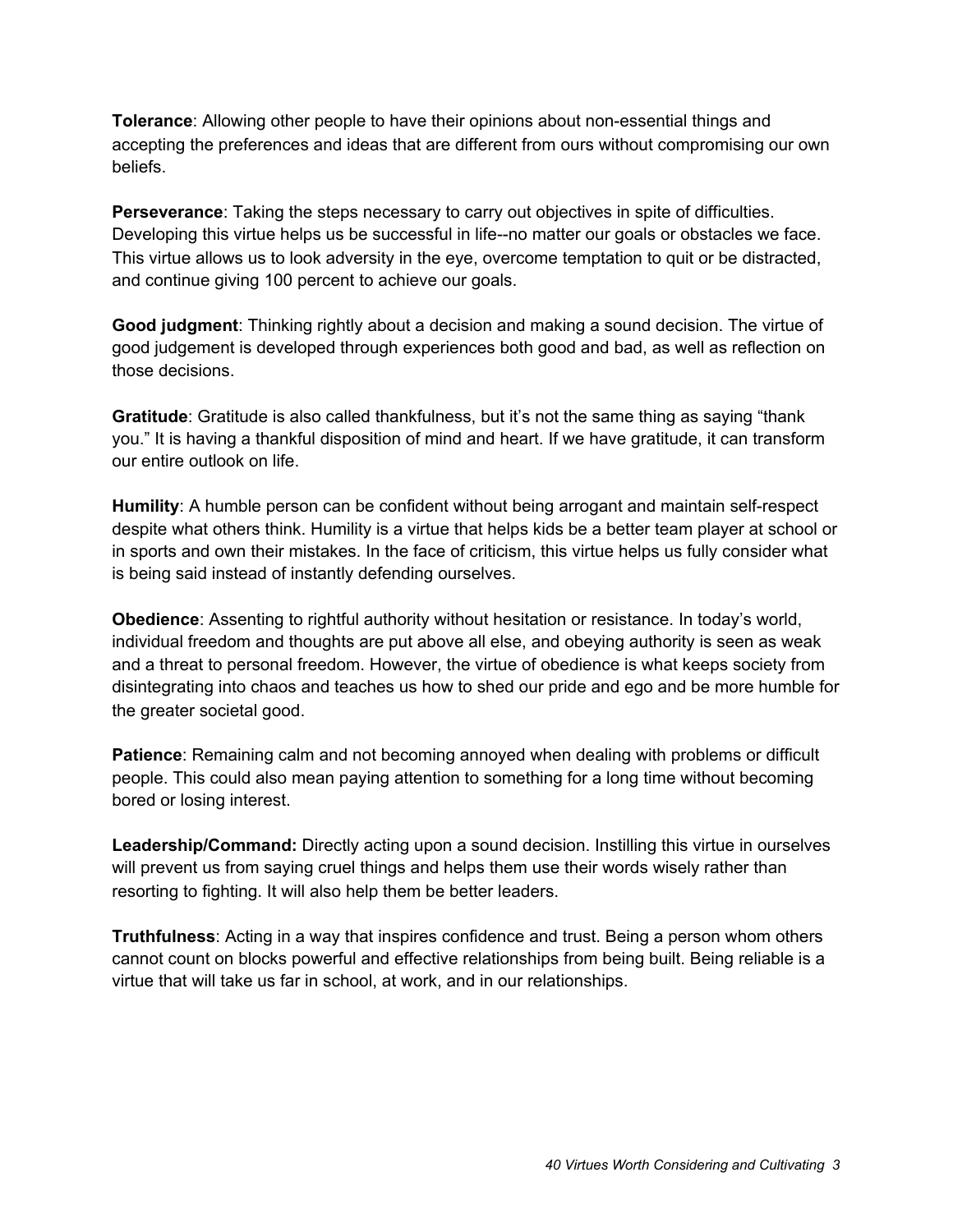**Moderation**: Controlling our desires and wants in order to achieve a greater good and meet life's goals. Self-denial can be difficult today because our culture promotes indulgence and self-gratification. This virtue is a combination of moderation and self-control that permits us to live a rich and rewarding life filled with good things that really matter. It can be challenging because it requires us to use self-discipline to limit (or even to deny ourselves) some pleasures.

**Loyalty**: Accepting the bond implicit in relationships and defending the virtues upheld by church, family, and country. The virtue of loyalty is critical to every relationship we have in life that matters. Learning this virtue helps us build better relationships with friends, colleagues, and, family.

**Courtesy**: Treating other people with respect and recognizing that all people are worthy of love and acceptance. When we speak and act courteously, we let others know we value and respect them. Developing this virtue helps us think about others before we act and makes our interactions with others more pleasant. It also helps our kids to ask rather than demand.

**Friendliness**: Being easy to approach and easy to talk to; being a friend during the best of times and worst of times. Being friendly is a virtue that will get us far in life, as it shows interest in other people and makes them feel seen and heard. When we invite people into a relationship, when we are curious about them, we have a more fulfilled life.

**Sincerity**: Trustfulness in words and actions; honesty and enthusiasm toward others. In today's world, it can be difficult to express ourselves and be who we really are because we're afraid of ridicule or backlash online. Sincerity is a virtue that allows us to be who we really are and freely express ourselves. When we are who we really are, rather than trying to be someone else, we have more self-love and self-respect. This, in turn, makes us happier and more fulfilled human beings.

**Prayerfulness/Meditation**: Creating time each day for prayer, meditation, or mindfulness helps us connect with a higher power. Connecting with a higher power helps us have hope, especially in tough times.

**Greatness**: Seeking with confidence to do great things; literally "having a large soul." Otherwise referred to as the virtue of magnanimity, greatness is about pursuing what is great and honorable no matter how difficult. It means stepping out of our comfort zones and doing what will benefit ourselves and others the most.

**Docility**: Willingness to be taught, to learn, and to grow. The Latin root *docere* means to teach, and it's where we get the words doctor and doctrine. Docility is the virtue of obedience and the openness to be taught. It's about being open to new ideas and gaining truthful knowledge and applying it in our lives.